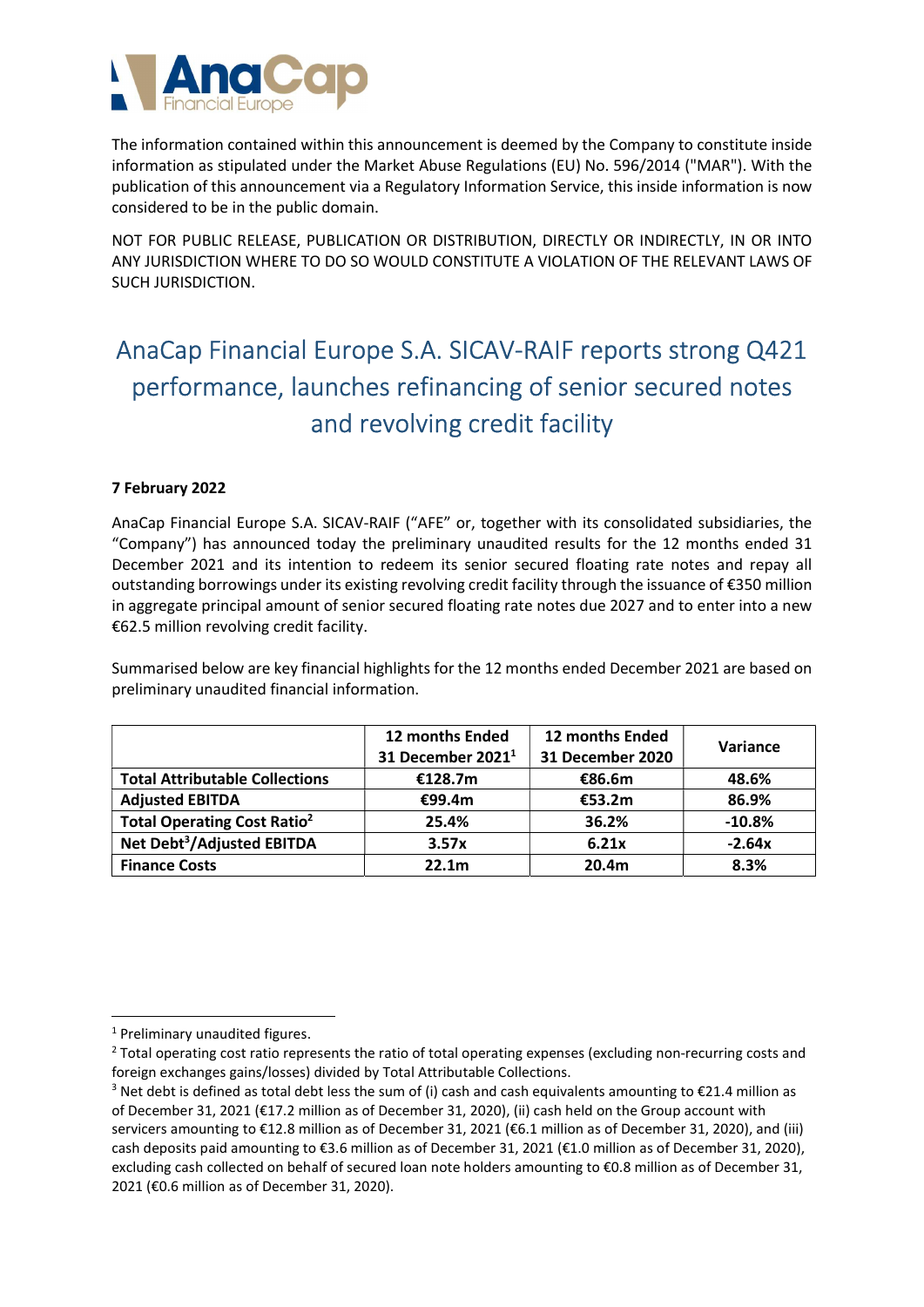

## Key Highlights:

- The Company delivered €128.7m of total attributable collections for the 12 months ended 31 December 2021, up 48.6% from the prior year, primarily driven by proactive asset management by our Asset Solutions team as well as the re-opening of the courts following the easing of COVID-19 lockdown measures in our core markets.
- Seasoned, predominantly secured back book driving strong, increasing cash flow as markets continue to re-open post the onset of COVID and associated delays.
- Portfolio acquisitions, or deployment, also returned to normalised levels at ~€100m in 2021 at an attractive average 1.8x GMM across a range of secured asset types, primarily driven by the increase in our portfolio acquisitions in direct real estate that reached €92m in 2021.
- Adjusted EBITDA of €99m for the twelve months ended 31 December 2021, representing an 86.9% increase on the prior year, primarily driven by the increase of our total attributable collections for the period and our relatively low fixed cost and mostly variable cost structure, including 24% growth (based on annualized figures for 2020) in our capital-light income compared to the corresponding prior period.
- Strength of flexible low fixed cost operating model reflected by continued improvement to Adjusted EBITDA, with total operating cost ratio of 25.4% in 2021 vs 36.2% in 2020.
- Net Debt to Adjusted EBITDA continues to trend lower, reaching 3.6x at year-end 2021, in the range of long-term target leverage ratio of 3.5 to 4.0x.
- Finance costs of €22.1m for the twelve months ended 31 December 2021, representing a 8.3% increase on the prior year, primarily due to higher usage of AFE's existing revolving credit facility to support increased deployment.
- AFE also announces today that it intends to offer €350m in aggregate principal amount of senior secured floating rate notes due 2027 (the "Notes"). The Notes, whose proceeds will be used to (i) redeem in full AFE's existing senior secured floating rate notes due 2024; (ii) repay drawings under AFE's existing revolving credit facility and (iii) pay certain fees and expenses, will be the senior obligations of AFE and guaranteed by certain of AFE's subsidiaries. Interest will be payable quarterly. The interest rate margin, offering price and other terms will be determined at the time of pricing of the offering, subject to market conditions. There can be no assurances that the offering of Notes will be consummated.
- AFE also intends to enter into a new revolving credit facility in an aggregate amount of €62.5m, which is conditional on the consummation of the bond offering.

## Capital Structure and Liquidity

The Company had a strong liquidity position of €43.0m as at 31 December 2021, providing significant capital for deployment as opportunities continue to emerge post-COVID. Net Debt to Adjusted EBITDA continues to trend lower at 3.6x as at 31 December 2021 and is expected to be below 3.5x by the end of 2022.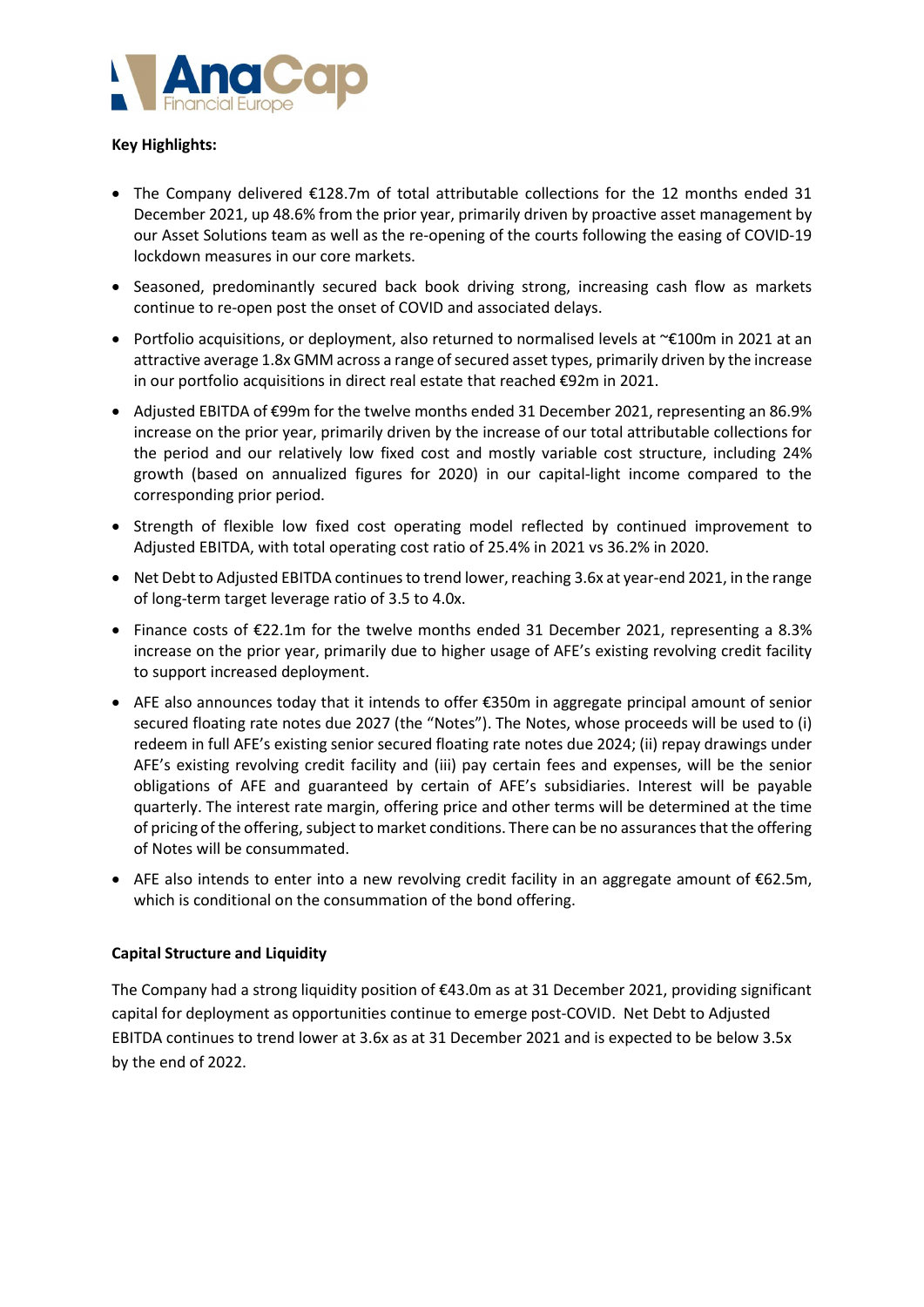

## Justin Sulger

## Partner, Head of Credit at AnaCap Financial Partners

 "We are very pleased with the strong and accelerating performance delivered in 2021. This not only underlined the resilience of the Company's predominantly secured portfolio but drove even faster than anticipated de-leveraging to back in line with long term target. We continue to see strong embedded collections expected from our seasoned back book as well as a growing pipeline emerging post-COVID at attractive risk-adjusted returns, driving renewed growth into year-end and beyond."

#### **Teleconference**

At 14.00 hours GMT on 22 March 2021, an audio Conference Presentation will be held on the results for the twelve months ended 31 December 2021. For further details please visit the AFE website at:

#### www.anacapfe.com

#### For further information, please contact us via:

Eric Verret – Chief Financial Officer, AnaCap Financial Europe

Justin Sulger – Head of Credit, AnaCap Financial Partners

Tel: 44 20 7358 8020

Or via:

www.anacapfe.com

info@anacapfe.com

## NOTES TO EDITORS

## AnaCap Financial Europe (www.anacapfe.com)

AnaCap Financial Europe S.A. SICAV-RAIF (AFE) invests in a diverse range of primarily non-performing debt and non-core assets across Europe. AFE has broad based expertise spanning unsecured and secured, consumer, SME and corporate debt as well as real estate. AFE was established on 28 September 2017 and acquired a portfolio of assets from existing AnaCap Credit Funds on 21 July 2017. AFE benefits from the wide network and extensive track record in origination, underwriting and servicing that AnaCap has developed since 2005 across the European financial services sector.

## AnaCap Financial Partners (www.anacapfp.com)

AnaCap is a leading specialist mid-market private investor, investing through complementary Private Equity, Credit and Real Estate strategies across Europe.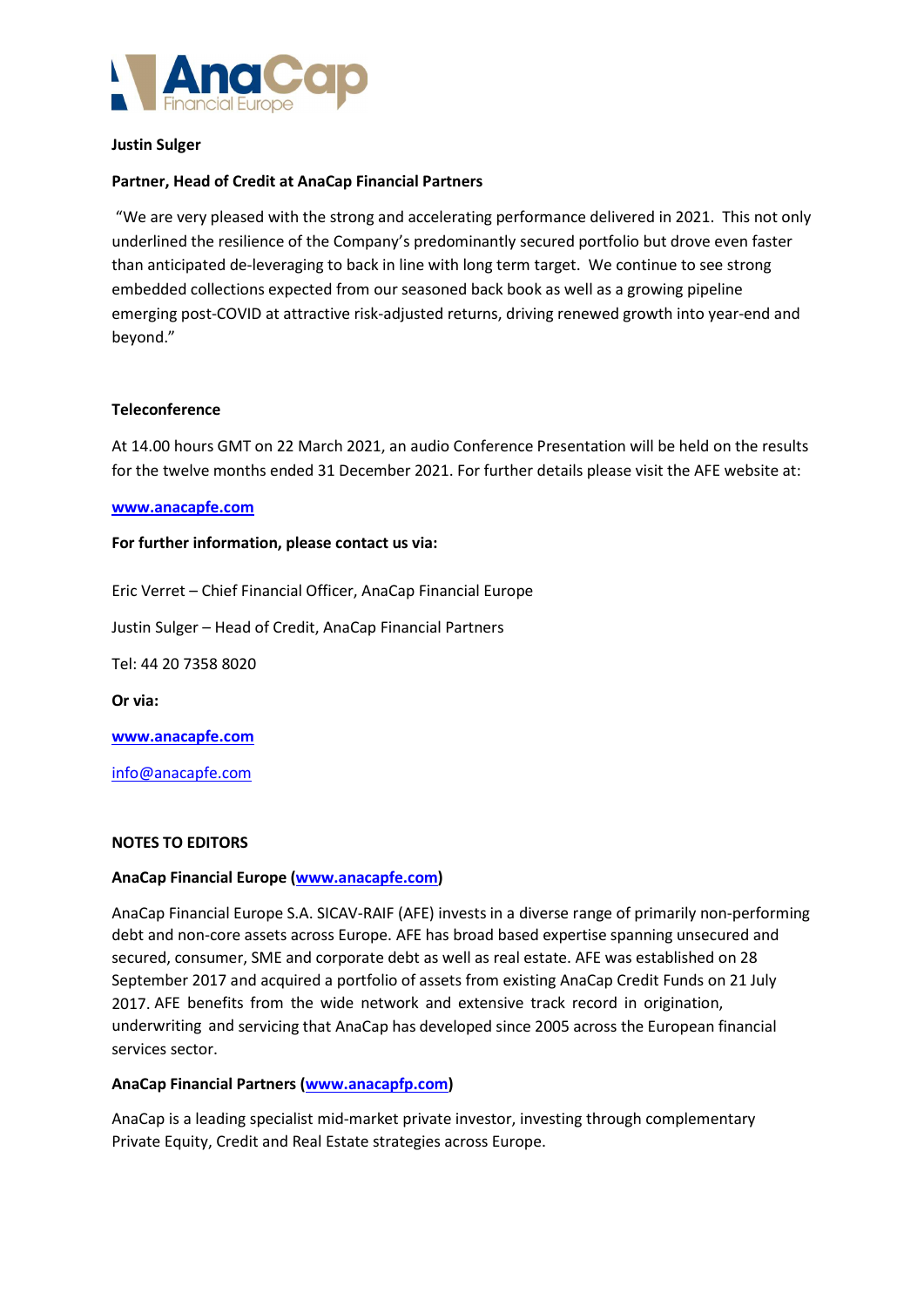

Since 2005 the firm has raised €5.2 billion in gross AUM and completed over 100 primary investments across 16 European jurisdictions and India. We operate out of 7 offices in London, Luxembourg, New Delhi, Mumbai, Milan, Madrid and Lisbon.

Our name, AnaCap, defines our investment approach: 'Analytics before Capital'. Our investment decisions are founded on a disciplined, operational and data-driven investment approach with support from Minerva, our digital proprietary intelligence platform.

Similarly, in both our Credit and Real Estate strategies, we combine specialised in-house investment expertise with an active asset management approach focused on working with best-inclass servicing and operating partners tailored to each investment, using data intelligently throughout the entire investment life cycle.

# Cautionary Statements

This announcement is for information purposes only and does not constitute a prospectus or any offer to sell or the solicitation of an offer to buy any security in the United States of America or in any other jurisdiction. This announcement is not for public release, publication or distribution, directly or indirectly, in or into the United States (including its territories and possessions, any state of the United States and the District of Columbia), except to "qualified institutional buyers" ("QIBs") as defined in Rule 144A under the U.S. Securities Act of 1933, as amended (the "Securities Act") and "qualified purchasers" as defined in Section 2(a)(51)(A) of the United States Investment Company Act of 1940, as amended ("QPs"). This announcement does not constitute or form a part of any offer of, or solicitation to purchase or subscribe for, any securities in the United States. Any such securities have not been, and will not be, registered under the Securities Act. Any such securities may not be offered or sold in the United States, except that the securities may be offered for sale in the United States to QIBs that are QPs in reliance on the exemption from registration under Rule 144A. No public offering of securities will be made in the United States or in any other jurisdiction where such an offering is restricted or prohibited.

This announcement is directed only at persons (i) outside the United Kingdom; (ii) that have professional experience in matters relating to investments falling within Article 19(5) of the Financial Services and Markets Act 2000 (Financial Promotion) Order 2005 (the "Order"); (iii) falling within Article 49(2)(a) to (d) ("high net worth companies, unincorporated associations etc.") of the Order or (iv) to whom this announcement may otherwise be directed without contravention of Section 21 of the Financial Services and Markets Act 2000 (all such persons together being referred to as "relevant persons"). This announcement must not be acted on or relied on by persons who are not relevant persons. Any investment or investment activity to which this announcement relates is available only to relevant persons and will be engaged in only with relevant persons.

In member states of the European Economic Area ("EEA") or the United Kingdom, this announcement is directed only at persons who are "qualified investors" under Regulation (EU) 2017/1129, as amended.

MiFID II professionals/ECPs-only / No PRIIPs KID – Manufacturer target market (MIFID II product governance) is eligible counterparties and professional clients only (all distribution channels). No PRIIPs key information document (KID) has been prepared as not available to retail in the EEA or the United Kingdom.